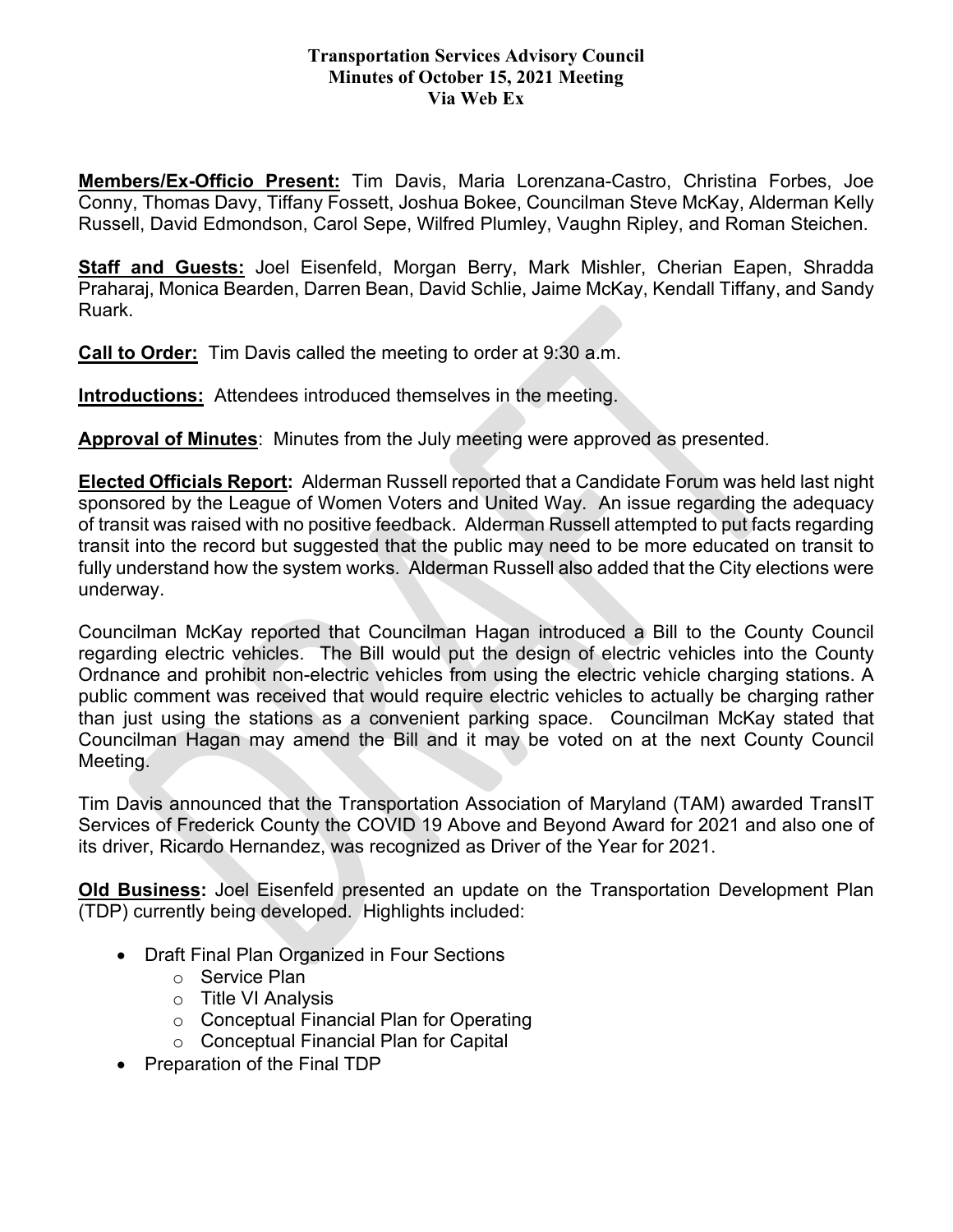The presentation can be viewed in its entirety on TransIT's website at: [DEVELOPING A](https://www.frederickcountymd.gov/DocumentCenter/View/334202/Frederick-TransIT-TDP-TSAC-Meeting-10-15-21)  [MICROTRANSIT PROGRAM \(frederickcountymd.gov\)](https://www.frederickcountymd.gov/DocumentCenter/View/334202/Frederick-TransIT-TDP-TSAC-Meeting-10-15-21)

## **New Business:**

**TSAC Amended Bylaws:** TSAC members voted to recommend approval of the amended Bylaws to County Executive Gardner and the County Council.

**TSAC Legislative Priorities Letter:** Tim Davis presented TSAC's FY23 Legislative Priorities letter that was forward to County Executive Gardner for consideration. The priorities included:

- Dialysis providers to contribute to transportation costs for their clients.
- Increase 5311 (rural fixed route transit) operations funding.
- Additional paratransit funding.
- Increase 5307 (urban area fixed route transit) operations funding.
- Request FTA to modify revenue vehicle spare ratio.
- Reinforcing municipal and inter-jurisdictional coordination on improving passenger amenities.

Tim Davis asked Roman if he knew when the priorities package was going to be submitted and Roman does not know at this time.

**"No Stopping" Signage:** Shradda Praharaj reported that the City of Frederick would be installing "No Parking" signs at bus stops. The City looked at several bus stop locations and submitted a work order to install "No Stopping" signs at bus stops and will move some existing stops a few feet to allow for better accessibility. Currently, the City is awaiting approval of the work order.

Jaime McKay added that TransIT buses cannot access the curb line at certain bus stops so they have taken action to alleviate the problem. With the "No Parking" signs in place, the buses will be able to pull into and out of the bus stops and have sufficient space to operate lifts for those with wheelchairs and/or mobility problems. Jaime stated that the installation of the "No Parking" signs will enhance TransIT's customer service and that the City of Frederick has been an excellent partner in coordinating this effort.

**Federal/County Funding Priorities Letter**: Joshua Bokee requested that with the Federal funding opportunities currently available that TSAC provide a letter to the County Executive requesting that these funds be used to make some one-time transit improvements, i.e., bus shelters, automated speaker systems announcing bus stops. Jaime McKay responded that TransIT is currently working with other County divisions in determining coordinated funding requests and will follow-up with TSAC when complete.

**Planning Commission Update:** Carol Sepe reported that the Planning Division:

- Recently approved the preliminary plan for the extension of the western section of Lake Linganore Boulevard to Meadows Road providing better access to Rt. 70.
- Started the workshops on the Sugarloaf Small Area Plan which includes interchanges at I-270.
- Workshops have just begun on the South Corridor Plan.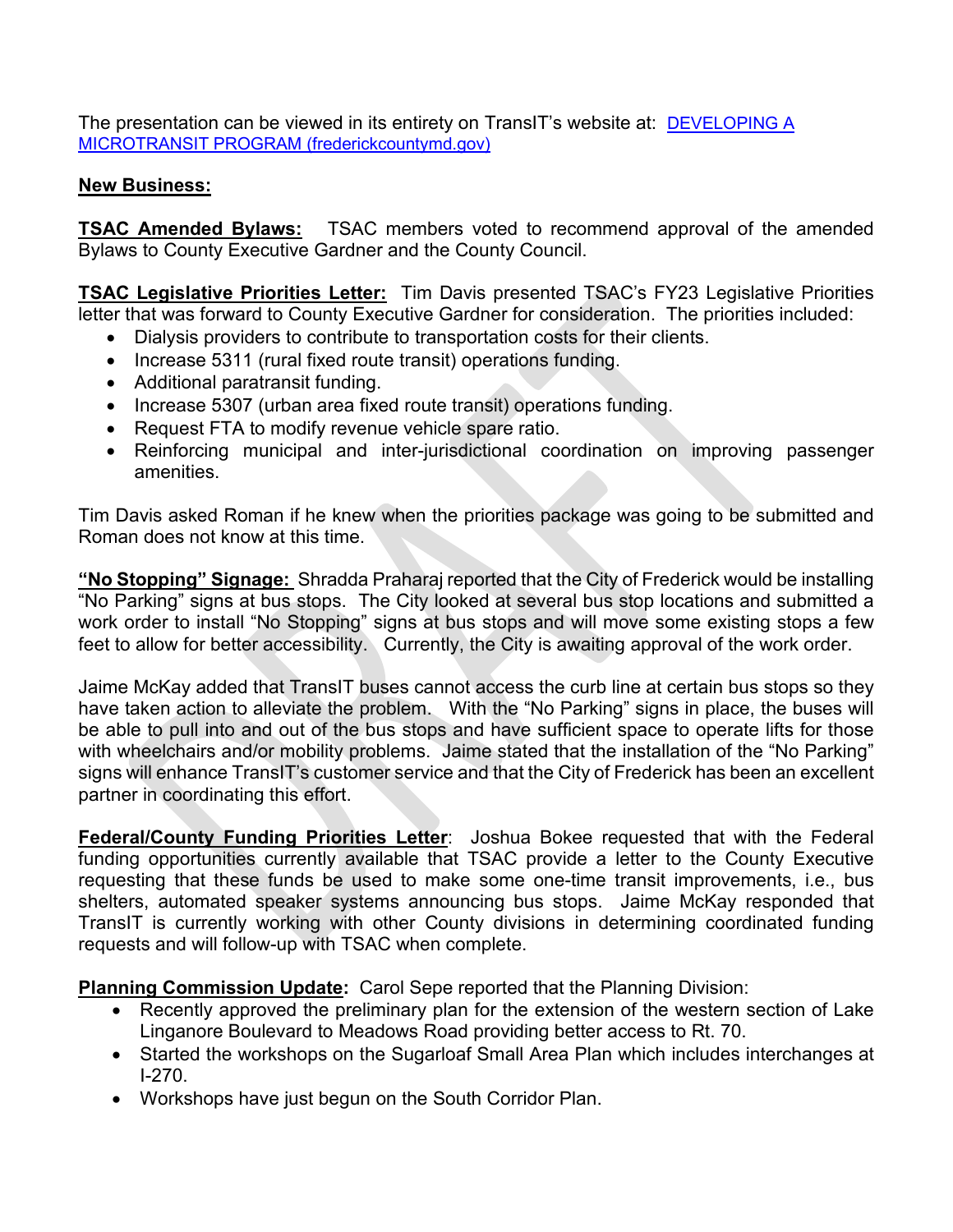**Maryland Transit Administration (MTA) Update:** Luke Benson was not present but forwarded an email update to Jaime McKay. Jamie reported:

- Frederick County MDOT Tour was held; and a few project updates were provided, specifically the construction of the Mt. Zion Park & Ride.
- Support for local transit agencies though technical assistance and grant funding in response to the COVID-19 pandemic.

**SHA Update:** David Schlie presented an update on the following SHA projects:

- Mt. Zion Park & Ride \$4 million project. Construction began in March 2021; expected completion in summer 2022.
- MD 85 Widening, Phase I Widening of Buckeystown Pike through the I-270 interchange to six lanes. Project 80% complete; anticipated completion is the fall of 2022.
- Golden Mile Project This is a City of Frederick project with funding through a Transportation Alternatives Grant providing a shared use path along the north side of US 40 between Baughman's Lane and Waverly Drive. The City of Frederick received \$685,000 for 100% design development and is current working on selecting the design consultant. Notice to Proceed to occur fall 2022.

Tim Davis mentioned that the SHA website shows a video of a partial diverging diamond which would be very helpful for residents in Frederick County. Tim recommended that everyone share the video with their colleagues so they gain an understanding of how traffic will flow in this new configuration.

Joe Conny asked for an update on the temporary work occurring at the northbound I-270 off ramp to MD 85. David will contact the project manager and respond to him. Carol Sepe agreed and added that current conditions are very dangerous.

Carol Sepe questioned the phasing of the US 340 Park ad Ride construction. She asked whey the lot was paved prior to storm water management being complete. David responded that he would contact the project manager and respond to Carol, but he is aware that there were storm water design issues with the project.

**FCPS Update:** Fred Punturiero not present; no report.

**Ft. Detrick Update:** Wilfred Plumley reported that there had been discussion concerning closing Veterans Gate (7<sup>th</sup> Street), however, the gate will remain open with no change in hours, 0600 through 1400, Monday through Friday.

David Edmondson reported that the City of Frederick is planning for a protected bicycle lane on the south side of 7<sup>th</sup> Street which may impact access to Veterans Gate. David stated that the City of Frederick will work with the Garrison to integrate the bicycle infrastructure with their traffic flow. Wilfred requested that the City of Frederick provide the Garrison with the draft plan so they can determine if it will impact access to the base or not.